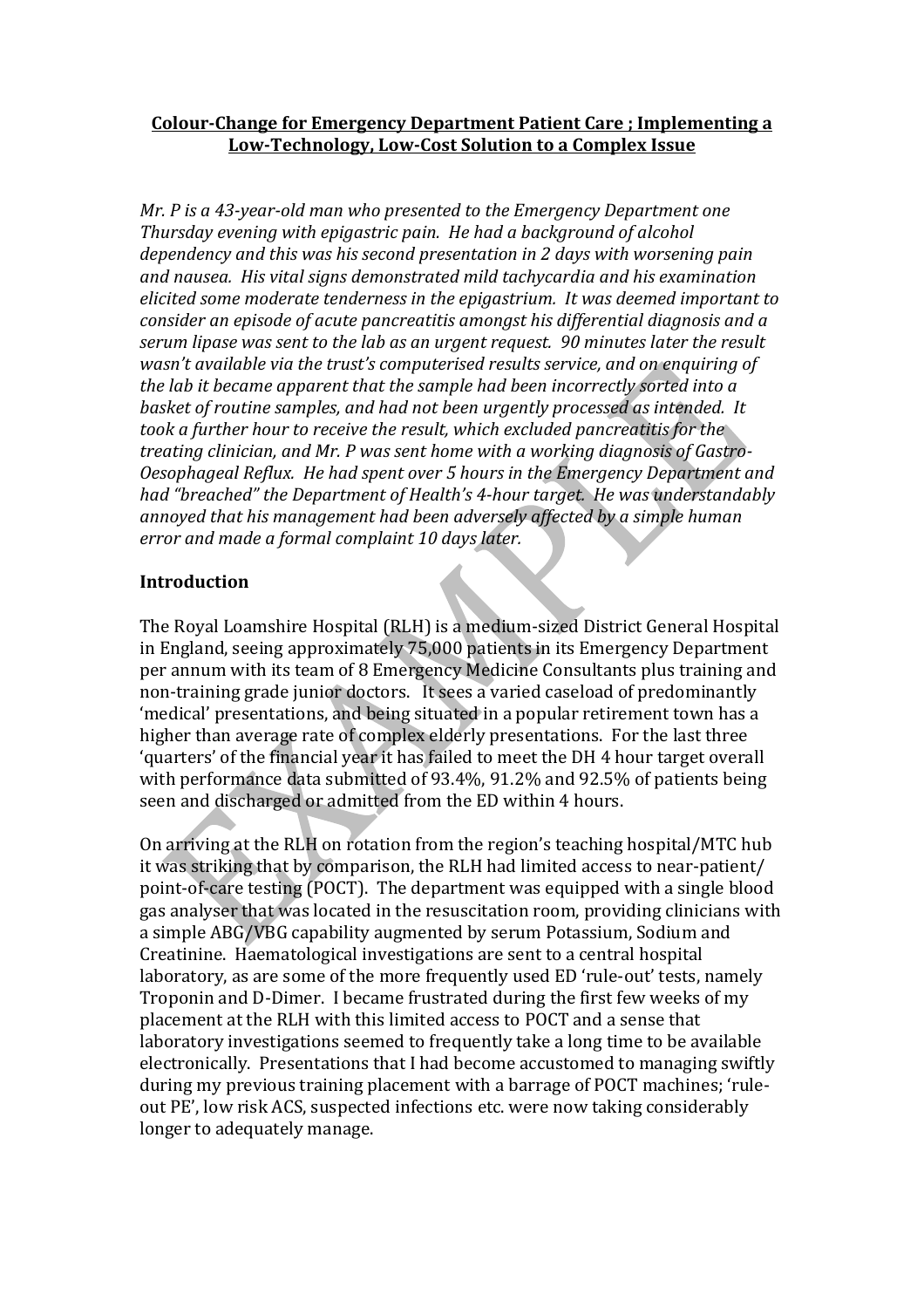Monthly "middle-grade" (MG) teaching at the RLH has a forum for the MG doctors to discuss operational and management issues with one another as a group built into the agenda. I chose to raise an enquiry at the next such meeting I attended as to whether anyone else was frustrated by the access to POCT or had experienced difficulties with patient flow and disposition as a result of delay to getting blood results. The response was again striking – the entire MG tier of staff felt that patient care was often constrained by the speed of access to blood results, and all had many examples of anecdotal evidence of where a decision to admit or discharge had been delayed by late availability of blood results and examples of where diagnoses were changed on patients after several hours of treatment for one complaint when blood results had become available late on in their assessment. Mr. P was not an outlying example.

# **Background – Analysis of the Problem and Stakeholder Engagement**

From discussion with the Clinical Lead it became apparent that the issue of delayed lab investigations/ delayed blood results had been raised by a number of the departmental Consultants and senior Nurses during the preceding 6 months and was on the Clinical Lead's "Risk Register". He himself shared anecdotal experience of cases that he felt had been managed sub-optimally and voiced frustration that the current model was frequently failing the department and it's patients. One of the Consultant body had been tasked with looking into the issue during their SPA time but had subsequently fallen ill and was off on long-term sick leave. The issue had therefore stagnated. I sought the Clinical Lead's permission to embark on a Service Improvement Project to address these shortcomings, and was granted his support. In terms of constraint, it was explained that any solutions would need to be low cost due to financial pressures on the directorate, and that due to long-standing political and cultural differences between the ED and the Pathology Department their was unlikely to be any support for solutions that involved investing in POCT equipment for the ED.

In his internationally renowned work on Transformation, "Leading Change", John Kotter [1] proposes an 8-stage process of creating sustained major change. The first two stages are to i) establish a sense of urgency and ii) create the "guiding coalition". My interpretation of the situation following my meeting with the Clinical Lead was that there was a groundswell of frustration with the current state, it had clearly been raised as an issue at Senior Nurse, Consultant and MG level and was the major issue in at least one complaint. I prioritised collecting data to accurately measure the situation to support the growing "sense of urgency" amongst the clinical body. In terms of a "guiding coalition" I had the support and hence potentially the leverage of the Clinical Lead and had received the tacit authority of my MG peers to engage with this issue at the original MG meeting, but I felt that a Project Team was the correct way to proceed. Meredith Belbin [2] talks of a need for a number of "roles" to be filled by the members of a team to increase the chances of success, and reflecting upon my own leadership styles and preferences I considered it important to recruit individuals who would fulfill the "Monitor-Evaluator" and "Completer-Finisher" roles in particular to complement my own "Plant" and "Chairperson" tendencies. It was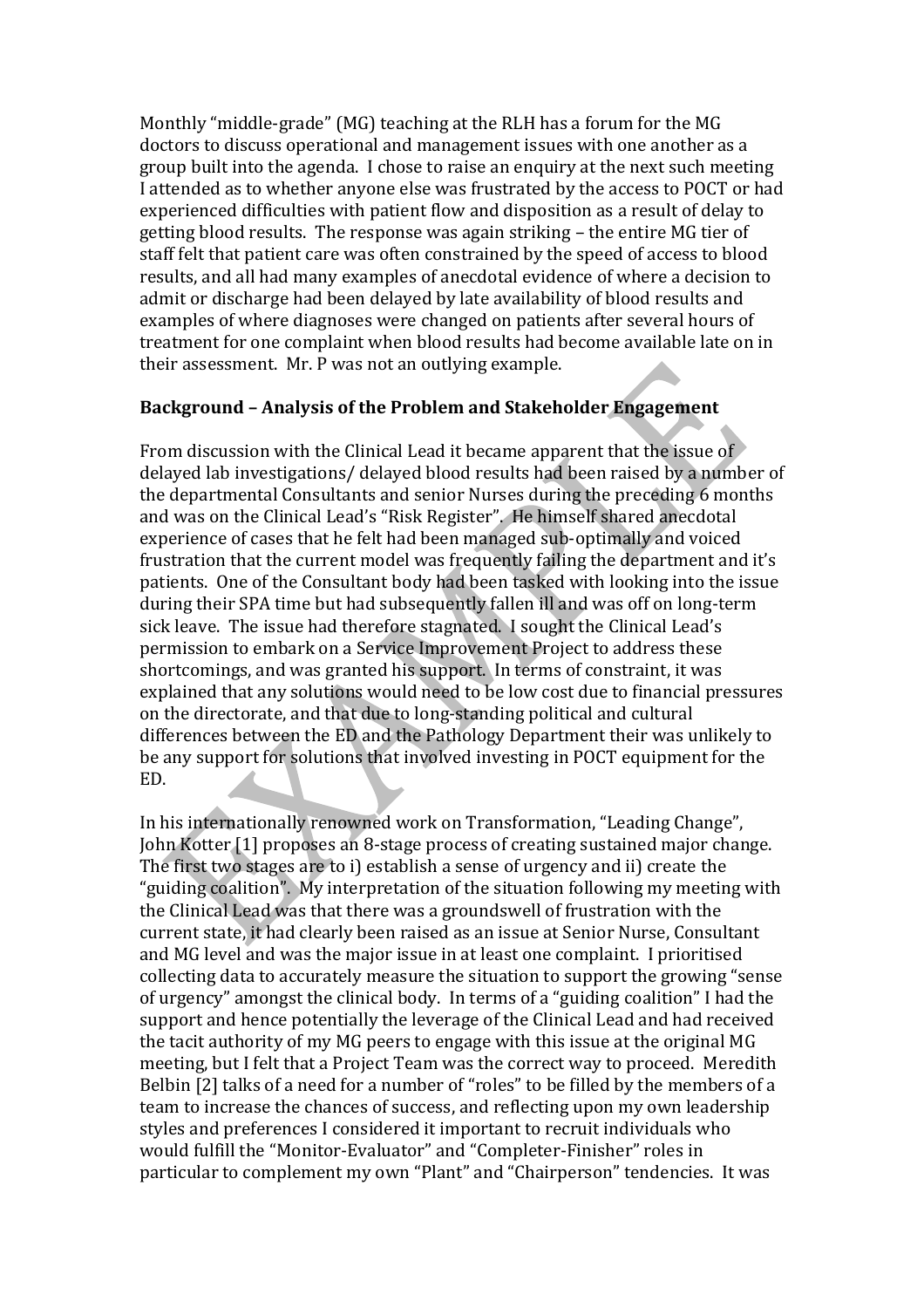also important that the project team had sufficient capacity to work quickly to make best use of the "sense of urgency" already generated and that they shared a motivation in addressing this issue. I approached the ED Matron for suggestions of appropriate individuals from within the nursing team, wanting the project team to have a strong nursing presence to maximise nursing "buy-in" and an individual was suggested who had just been promoted to Sister. The team was further augmented by a MG colleague who had previously worked in a biochemistry laboratory and a Foundation Doctor who had been the author of a number of Datix incident reports about delayed laboratory investigations. The Clinical Lead granted the team protected time with the departmental IT manager who leads on data collection and analysis via the Symphony IT system.

Analysis of Symphony system data revealed that 3.8% of 'breaches' of the 4 hour target during the preceding 12 months had been attributed to "delay in results" during formal breach coding as required by trust processes. As a separate code was used for "radiology delay" it was assumed that the large majority of this was due to Pathology results.

The trust database of Datix incident forms was interrogated and 23 incident forms had been submitted in the year that were related to delayed blood results in the ED. A member of the team was tasked with reviewing these forms to identify any prevailing themes, in particular if there were specific investigations that were more or less likely to be delayed, and identified that over 70% of the incident forms cited Biochemistry in particular as the results that were delayed. Finally, the ED Safety Lead at the RLH compiles a database of complaint "themes" to inform departmental Safety Days, and on enquiry revealed that the department in the previous year had received 4 complaints where an excessive wait for blood results had been raised by the complainant as a factor in their complaint. Reviewing the notes of these 4 cases, in 3 it was a wait specifically for Biochemistry that prompted the delay, with the fourth delay being due to an inadequately labeled coagulation specimen in a patient awaiting an INR result. These findings correlated well with informal focus groups chaired by the team members with Junior and Middle Grade doctor cohorts and an ED nursing group who reported that it was predominantly Biochemistry results that were felt to be an issue by end-users.

It was decided that in order to keep the project objectives 'SMART' (Specific, Measurable, Achievable, Realistic and Timely [3] Biochemistry investigations ONLY would be the focus of the QIP, limiting the number of other departments in the hospital that we needed to engage with to one. It was decided that in terms of formal "Change Methodology" a PDSA Cycle (Plan, Do, Study, Act) as described by the NHS Institute [4] would underpin the project, remaining conscious of Kotter's guidance on successful change implementation.

At an early project meeting following the collection of the incident/complaints data and the decision to focus on Biochemistry it was suggested that we did not have sufficient understanding of what happens to Biochemistry blood samples after the process of Phlebotomy and how the results are generated that we rely upon. A proposal was therefore generated to submit to the Clinical Leads of both EM and Pathology/Biochemistry to undertake a 'process mapping' exercise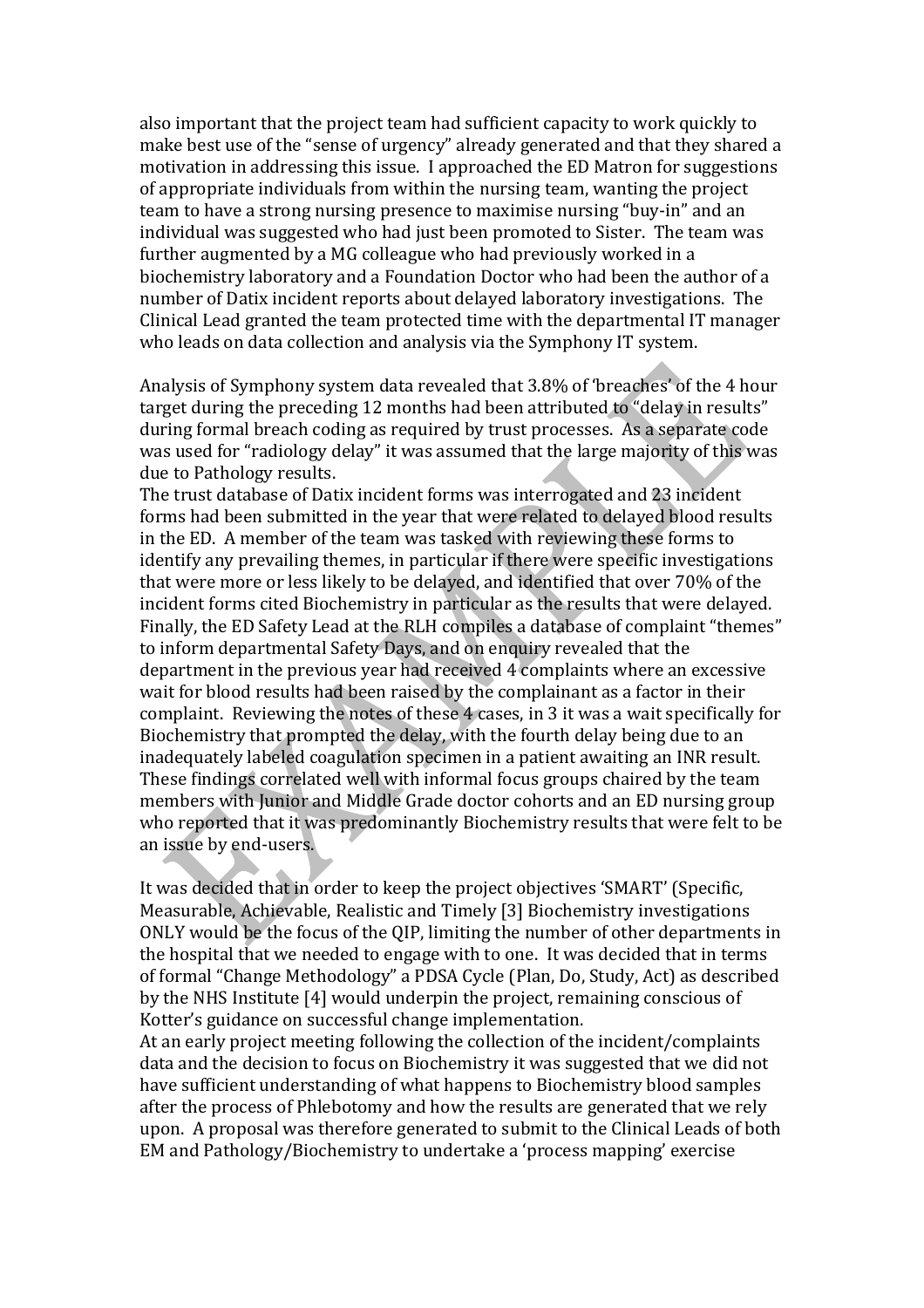following a number of dummy biochemistry samples through the system end-toend, which was supported by both departments.

Engaging with the Laboratory staff to discuss access to the lab to follow samples an additional facet to the problem was discovered. Laboratory staff had through their channels complained for some time of the interruption to their processes incurred by having to field telephone requests from ED clinical staff enquiring after blood results and had highlighted this themselves as a problem requiring solution. It was agreed at this stage that a member of the laboratory staff would join the project team and that a collaborative solution that would seek to minimise the adverse effect on lab working of ED staff chasing delayed results would be sought to break what appeared to be a vicious cycle of delay-enquirydelay. Reflecting at this stage the ED project team were all conscious of the initial flaw in not seeking the involvement of a member of the laboratory team at an early stage in the planning process considering what a significant stakeholder the laboratory is in the system. The involvement of the Senior Laboratory Technician delivered fresh impetus to the project and 'opened doors' to the process mapping exercise that were previously slow to open, most likely to due to suspicion and cynicism of an externally led project affecting Lab working practices.

The information collected from engaging with Lab staff enabled some interim improvements pending the completion of the project; Lab staff reported that one of their busiest times each day was early evening as community blood tests usually arrived en masse in the late afternoon, unfortunately coinciding with a peak of telephone calls from the ED chasing results on patients who had arrived during the afternoon peak. Even before the main project had completed it's analysis of the problem a positive intervention was possible in asking ED staff to limit calls to the labs during this period. As project lead I decided that a secondary objective of the project would be to try and build mutual understanding between the ED and the Laboratory to reduce what at times had become an unprofessional and antagonistic culture which was counter to the shared objective of quality patient care.

The process mapping exercise generated a flow diagram of a blood sample's "journey" from patient to result that can be seen at Appendix 1. Key issues that were felt to be contributing to the adverse delays were subsequently deduced from that and are summarised here;

- Samples designated as ED origin by manually marking sample container and labeling transport bag with sticker
- ED samples arrived at single central specimen reception point via vacuum transfer pod – no separate hopper/basket depending on original location
- Manual sorting at specimen reception was by specimen type and final destination (biochemistry/haematology/microbiology)
- Biochemistry samples sorted into rack and only transferred to lab once sufficient samples collected
- Biochemistry lab staff notified of samples to be processed by bell.
- At this stage, no designation of samples as ED origin/urgent request.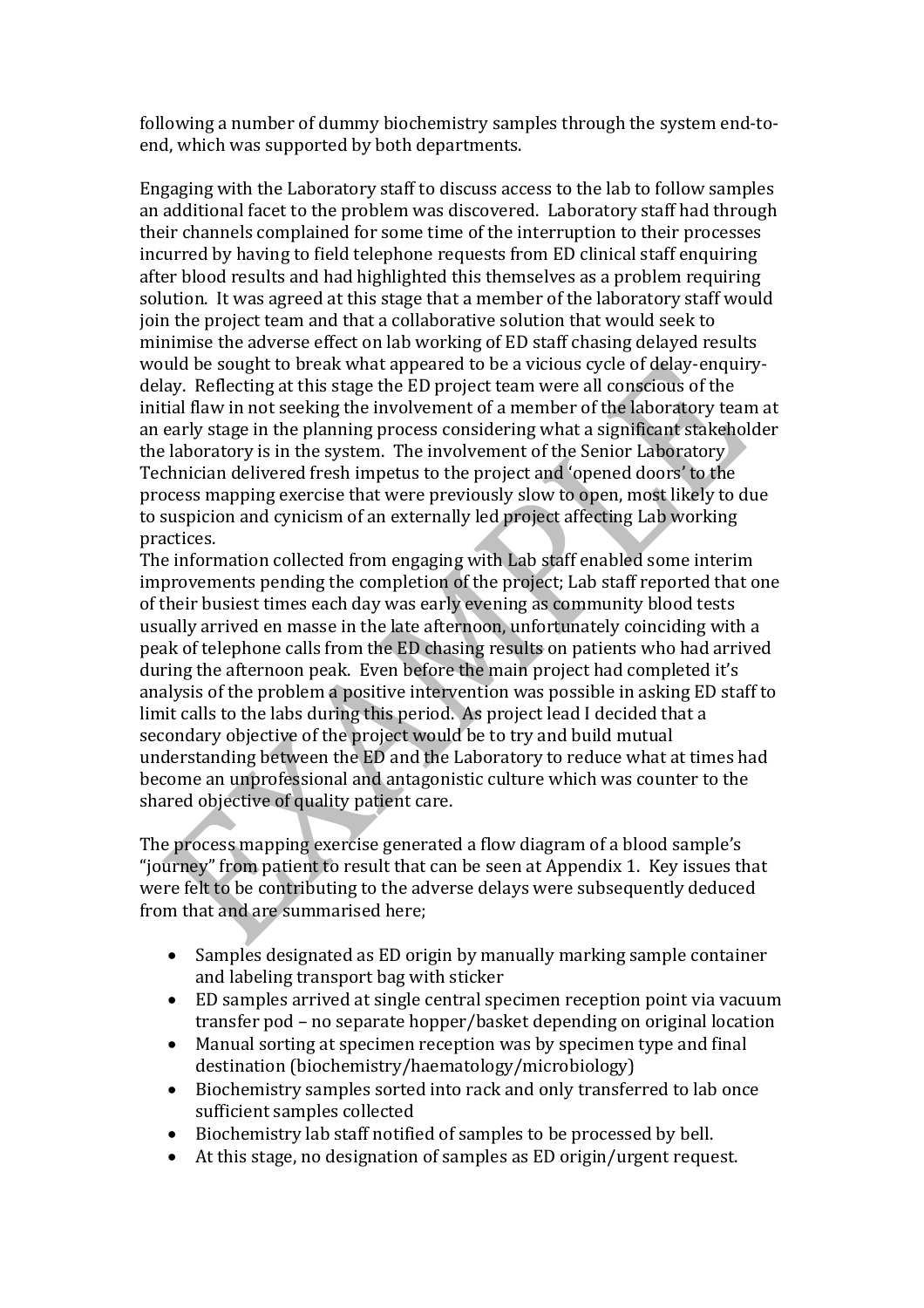With sufficient understanding of the problem the project team were then directed to spend a week considering practical low cost solutions to the problem, working on the assumption that lack of overt 'visibility' of ED samples was the major contributory factor in those samples frequently not being processed as urgently as the end-users might have expected. It was intended that at the next planning meeting a shortlist of 3 potential solutions would be debated from which the planned intervention would be decided.

One member of the project team was asked to conduct a search of online databases of published articles to ascertain if any organization had written-up a solution to this problem. I personally contacted a sample of 6 NHS trusts at the ED/Pathology Lab level to ask how they handled ED blood samples, and from these enquiries subsequently visited a neighbouring trust with a potentially workable solution. To complete the 'external research' component of the evaluation a third member of the team was asked to look for solutions outside of hospitals/healthcare, and directed towards industry and retail for how large businesses rapidly sort resources. This exploratory phase learnt that;

- A number of hospitals had invested in digital barcode reading technology that allowed ED samples to be isolated from those more routine samples from elsewhere in the hospital
- One of the hospitals surveyed had ED samples arriving by Vacuum Chute at a separate location within the laboratory from where samples are loaded on to analysers as a priority
- One hospital made use of a different (red) coloured vacuum pods to highlight ED samples
- No published literature exists specifically relating to the issue of laboratory prioritisation of ED blood samples and delays (see Appendix 3 for search strategy)
- A number of brief online reports published by Service/Quality Improvement organisations (BMJ Quality Improvement etc.) describe simple solutions to similar challenges. In one, ED radiology requests were printed on coloured paper to facilitate their identification and prioritisation, whilst in another Medical Assessment unit TTOs were printed on coloured paper to allow their prioritisation by pharmacists at one trust.
- The industrial sector enquiry was of little assistance as the organisations surveyed had advanced electronic sorting systems.

Despite the intention being to select a model from a shortlist of 3 only one proposal was tabled at the planning meeting.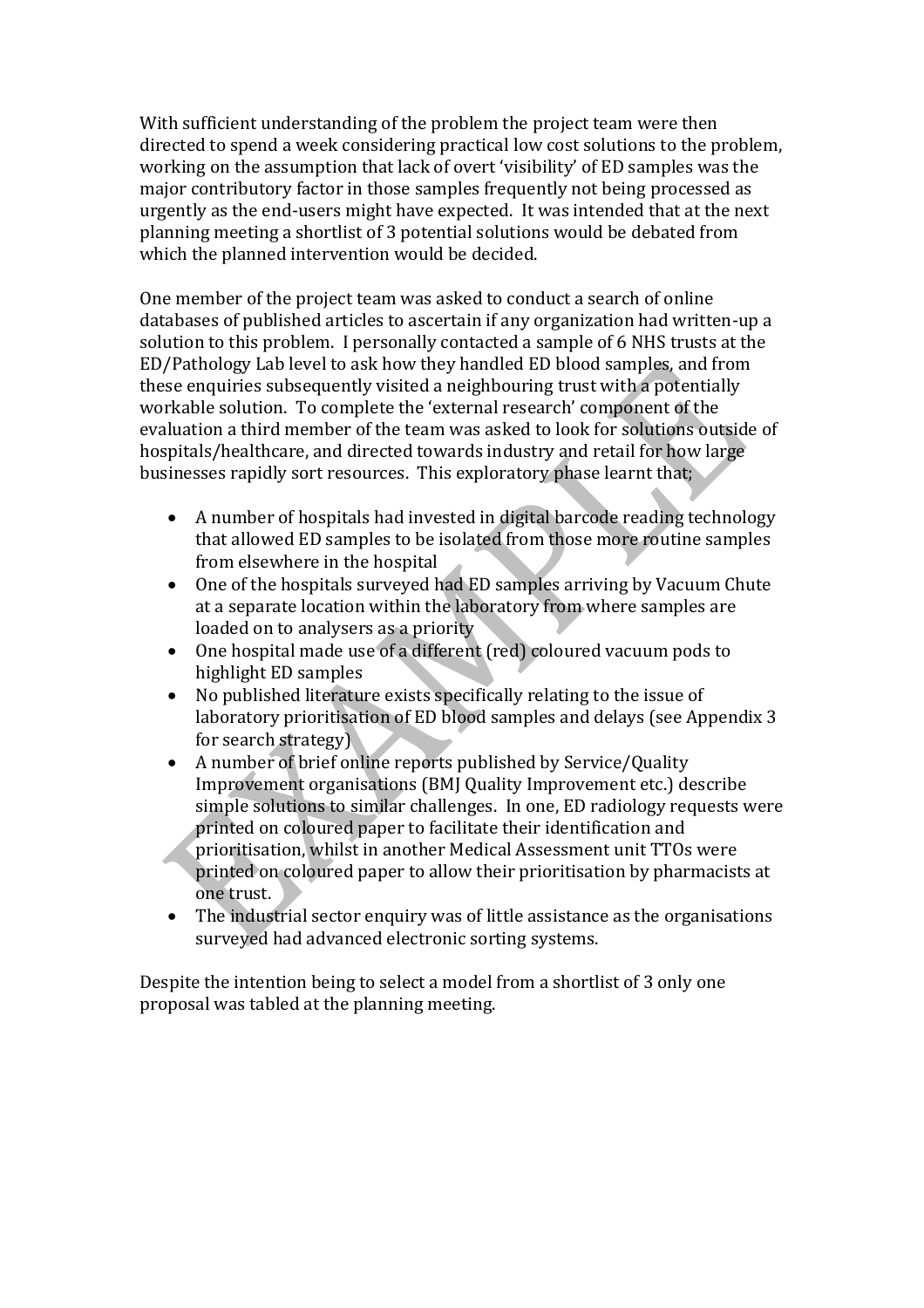# **Concept/Plan**

Electronically generated labels from Emergency Department patients were to be printed on coloured sticky labels, which would facilitate a simple visual sort at pathology reception. The biochemistry laboratory agreed to process these samples as a priority. By this simple cost effective measure the project team aimed to reduce delayed and lost samples, and generate an enhancement in the average processing time for urgent ED biochemistry samples.

In order to implement this concept, one project team member was delegated the task of procurement of labels and another tasked with liaison with the trusts IT department to ensure compatibility of labels with all ED printers and to check that coloured labels could be read by the laboratory scanners. A relatively short deadline for implementation of a pilot study period was set in order to maintain the momentum of the project and to guide the team member in charge of procurement with a timeline for receipt of sample labels. As project team lead I made a short presentation on the concept to both a routine Consultant meeting and a Band 6/7 Senior Nursing meeting and was reassured that there was no objection from this senior tier.

One significant advantage of this concept in terms of Quality Improvement is that there was little requirement to engage with and seek the support of all ED staff, as by replacing printer paper with coloured paper there would be no positive action required of the majority of staff; that is we would not need medical and nursing staff to *choose* coloured paper over white as no alternative would be offered. Nevertheless all ED and laboratory staff were sent an email detailing the project pilot and a short piece was included in the departmental newsletter to alert staff to the change and the start date. All ED clerical staff were briefed individually face-to-face as it was felt that this section of the ED staff were those most likely to have responsibility for loading the printer cartridges and so their "championing" of the project was considered critical.

The PDSA cycle for the project is detailed below. In terms of measurement it was felt that the most appropriate metrics to be used were some of the factors that constituted the evidence for change initially; datix incident forms about delayed blood samples and clinical breach codes reporting 4 hr breaches due to waiting for blood results. These outcomes were chosen over a physical "time to results" metric as establishing a baseline for the existing time taken for a sample to be processed and blood result available was deemed complicated and these practical outcomes were a measure of what was important to the ED "end-user". A team consensus was reached on running a pilot of 2 months in the expectation that this would generate sufficient evidence in the "do" phase of the PDSA cycle to inform long term change.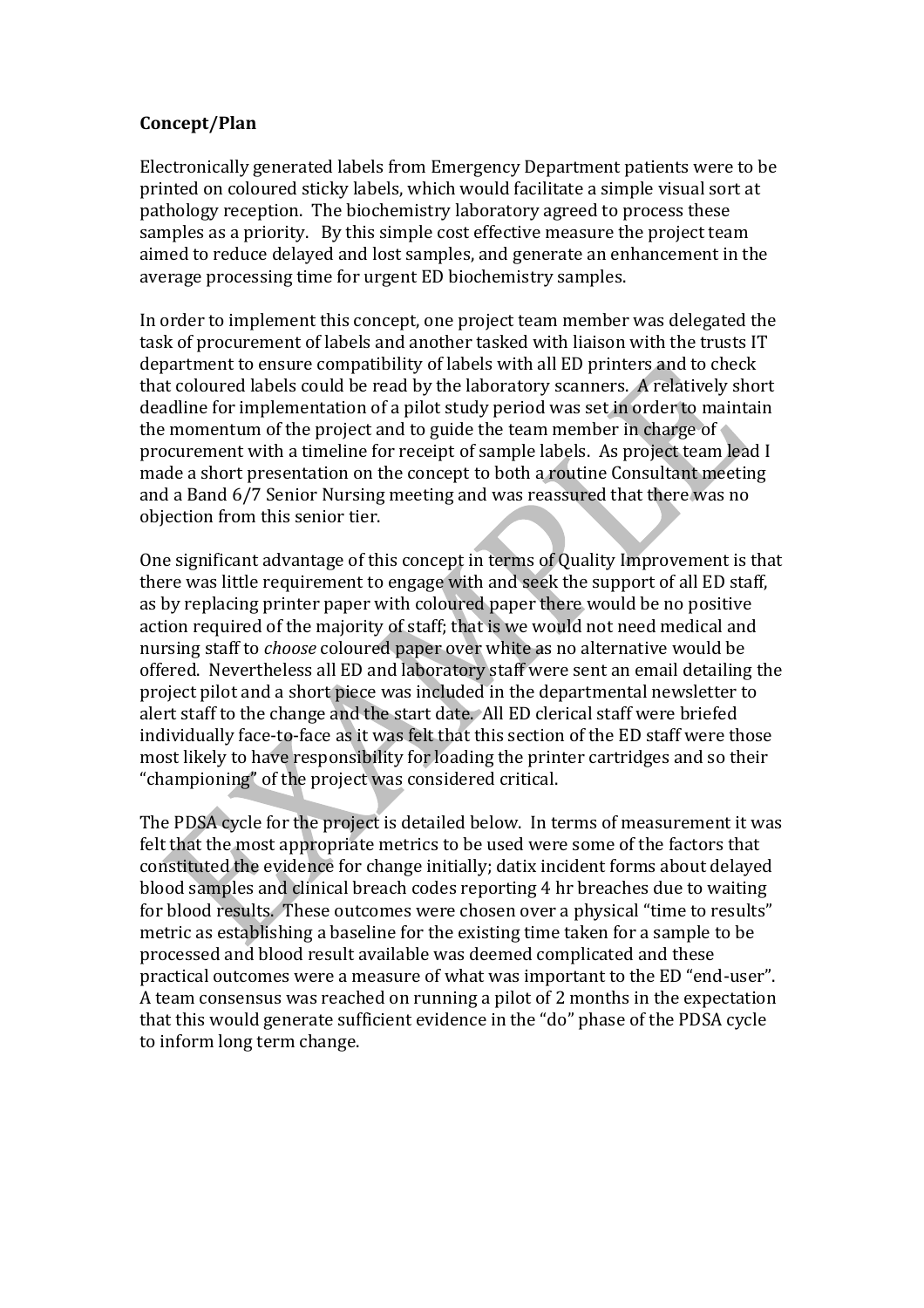# What are we trying to achieve? **Eliminate delays in ED urgent blood testing.**

How will we know if a change is an improvement? **Clinical incidents, complaints and 4 hr breaches due to delays in blood results decreased.** 

What changes can we make that will result in improvement? **Support identification and prioritisation of ED blood samples.** 

> **PLAN** - Establish Sources of Delay in blood results,Process Mapping Exercise, Investigate existing solutions.

**ACT -** Business Case for long-term change if evidence supports. Remeasure effect to check established change.

**DO** - Print all ED blood request labels on YELLOW paper to facilitate sorting and prioritisation. 2 month pilot

**STUDY**- Measure 4 hr breach and datix incident reports related to delayed blood results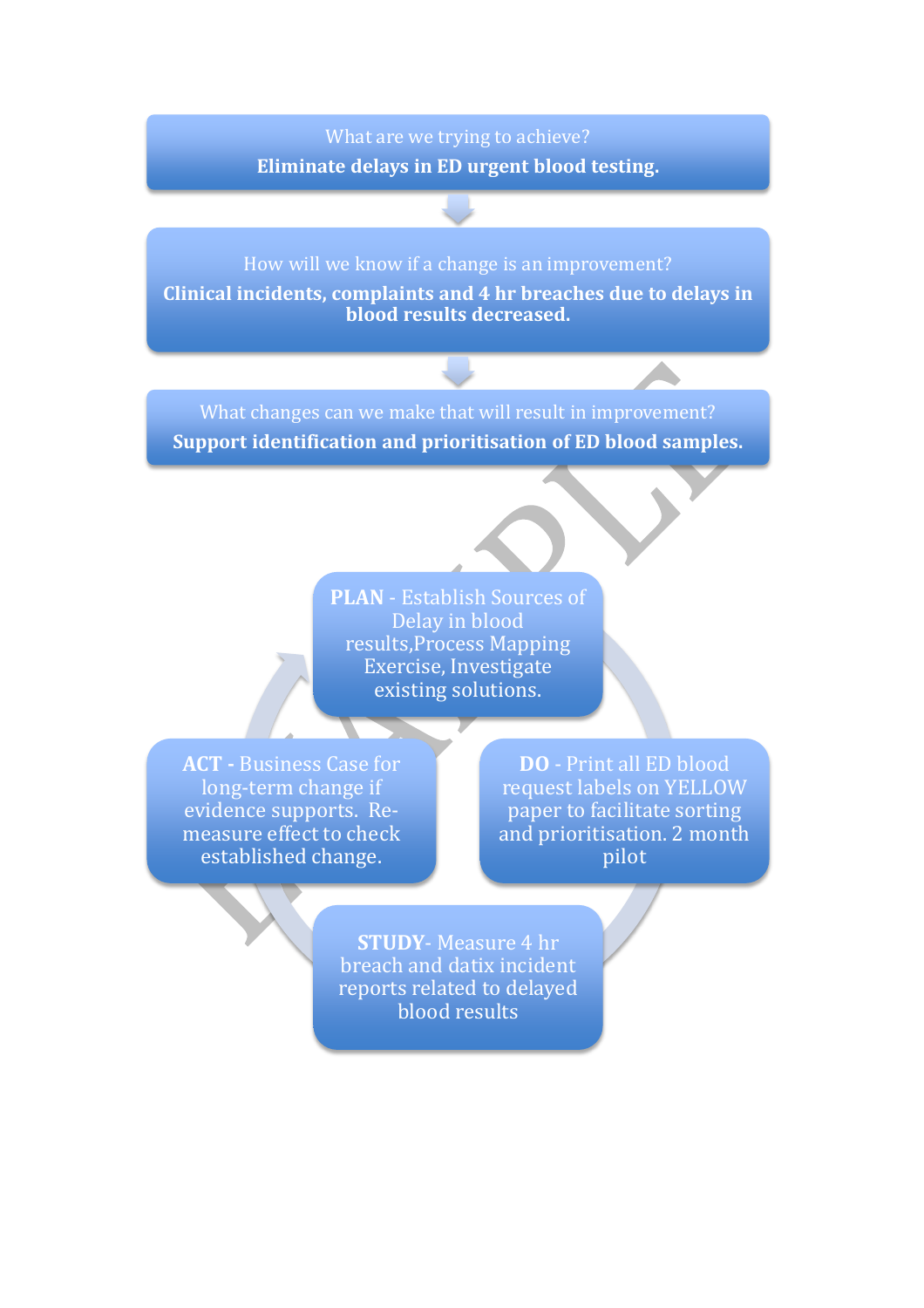# **Change Implementation**

Having widely advertised the planned change and communicated the project to all potentially involved or affected staff members, in line with Kotter's 4th stage (communicate your change vision) a significant setback befell the project when the first batch of coloured labels were loaded into a departmental printer only to discover that the printer ink was not compatible with the label purchased. Labels were badly 'smudged' and unreadable by either human eye or laboratory machine. This unforeseen complication delayed a successful start to the project by 2 weeks as alternative labels were identified that successfully retained ink and were readable by the laboratory machines.

Once "up and running" there were very few issues with implementation – all stock of the original white labels were removed from the department and the ED stationary store was only stocked with coloured labels. In the laboratory, support for the initiative was good, possibly as a result of goodwill generated by the efforts to reduce unnecessary telephone enquiries from the ED as a source of interruption, and aided by the presence of a project team member in the biochemistry laboratory itself. There were reports of occasional episodes of (part-time) laboratory staff being unaware of the need to process the yellowlabeled ED samples preferentially but this did not constitute a trend and only occurred on a small number of occasions.

# **Outcomes**

At the 2-month point, data analysis demonstrated that clinical incident forms regarding lost or delayed biochemistry samples had been markedly reduced, with only 1 such form having been submitted during the pilot study period. There were no 4-hour breaches coded as being due to delayed blood results.

| <b>Outcome Measure</b>        | <b>Oct - Dec 2013 (Year</b> | <b>Oct – Dec 2014</b> |
|-------------------------------|-----------------------------|-----------------------|
|                               | Total)                      |                       |
| Datix Incidents               | 4(23)                       |                       |
| <b>4hr Breach Attribution</b> |                             |                       |

Alongside this data, "end-user" /stakeholder satisfaction as measured in a series of informal feedback discussions and conversations with senior ED medical and nursing staff and senior Laboratory staff was interpreted as being unanimously supportive of the change. Laboratory staff welcomed the simplicity with which they were able to identify ED samples and prioritise them. They commented upon the marked improvement in working life quality in the laboratory during the early evening period when telephone enquiries chasing delayed blood results had been almost entirely eliminated. ED staff remarked upon how they had begun to have faith in the system generating blood results reliably in time for them to make decisions on their patients in an appropriate time frame. Whether as a direct result of the yellow-label project or simply due to enhanced communication and empathy of one another's working environments and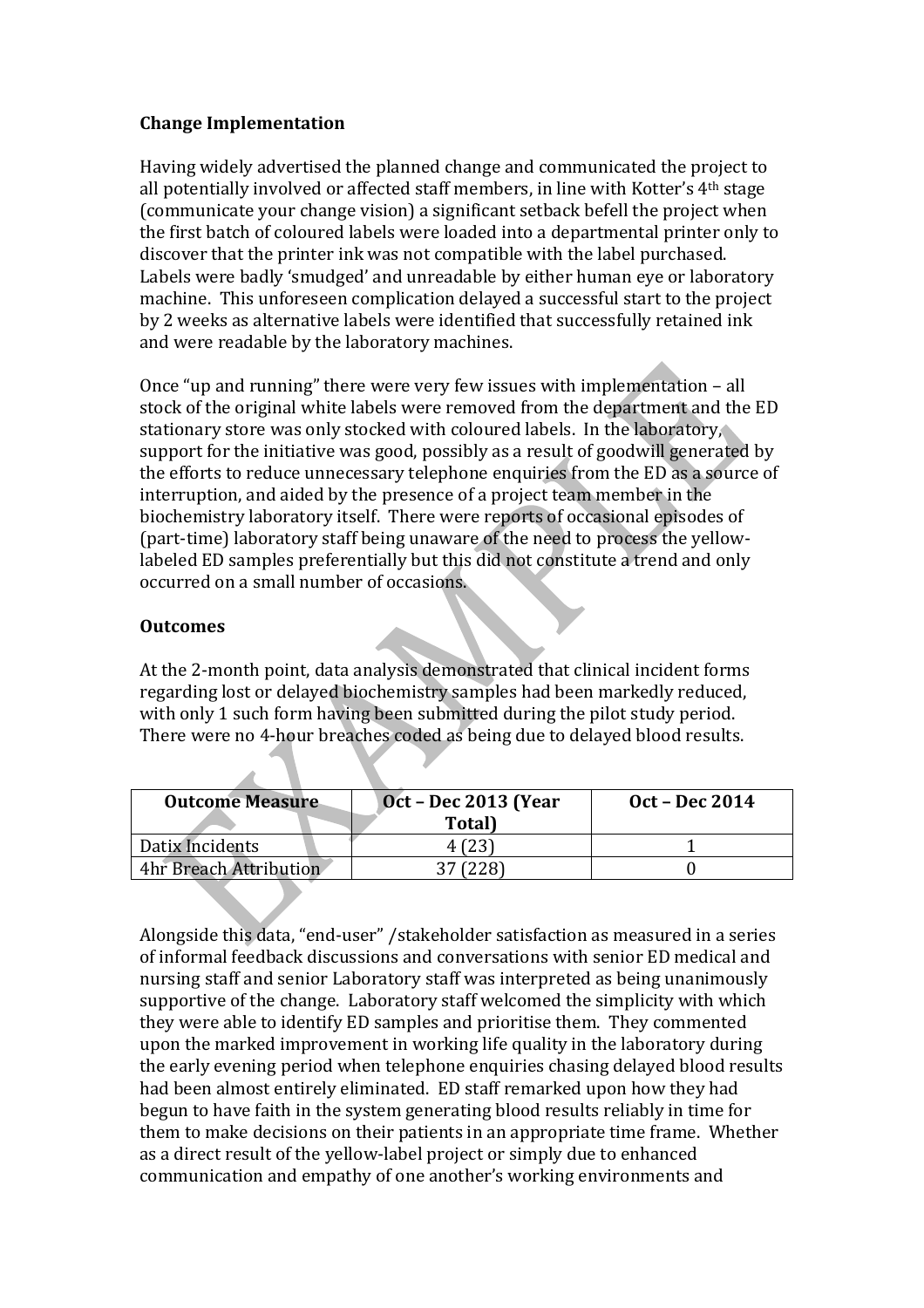challenges, the professional relationship between the ED and the Biochemistry Laboratory was greatly improved with a more collaborative and collegiate attitude being felt to prevail.

At the end of the 2-month pilot the project team were asked to submit a business case with financial estimates to make the change permanent and this is attached at Appendix 4. In summary, coloured labels were projected to cost less than £1000 per annum more than the plain white labels that were the original stock. Direction was received from the ED Clinical Lead and Matron to place a recurring order and a permanent transition to coloured labels was affected.

# **Reflections**

This was a straightforward concept that was implemented well to achieve a simple yet important objective. As a Quality Improvement Project it was concise and uncomplicated with easily measured criteria to monitor successful change. Patient care has been improved within my host department whilst a number of lessons have been learnt regarding change, both personally and with respect to the institution.

It was telling that at the inception of the project, having identified an issue with delayed blood results, my initial instinct was to seek a solution involving investment in POCT. This is almost certainly 'framed' by having recently rotated from a department with substantial investment in near-patient testing to the extent that there was almost a 'mini-laboratory' in the ED, but it represents a cognitive bias at work and some evidence of closed thinking. Reflecting upon this I would note that perhaps the most important lesson learnt during this process is the importance of truly understanding the issue at hand before trying to implement a change or solution. I have referred throughout to Kotter's work on Change Management, but it could be argued that there is a critical 9th stage that precedes the published 8 stages of successful change, namely to understand the problem. It was taking the time to process map the 'journey' of a blood sample and discuss the issue with the laboratory staff that permitted the development of a simple concept that could be implemented at low cost.

The recruitment of a capable an enthused team was almost certainly pivotal to the success of the project, in particular it was the co-opting of a member of the Biochemistry Laboratory staff to the project team that really enabled the QIP to "gain traction" and momentum, and most importantly it was his involvement that facilitated all of the very positive advances in ED/Lab collaborative working and understanding that has underpinned the practical changes made. The lesson to reflect upon then is that a team best effects change such as this with representation from all stakeholder departments. Had the team remained one with solely ED membership, the solutions and implementation are likely to have taken far longer to achieve.

This last reflection has institutional applicability – too often in Healthcare single departments or organisations set out to seek their own solutions to complex multidisciplinary problems and as such they don't give themselves the